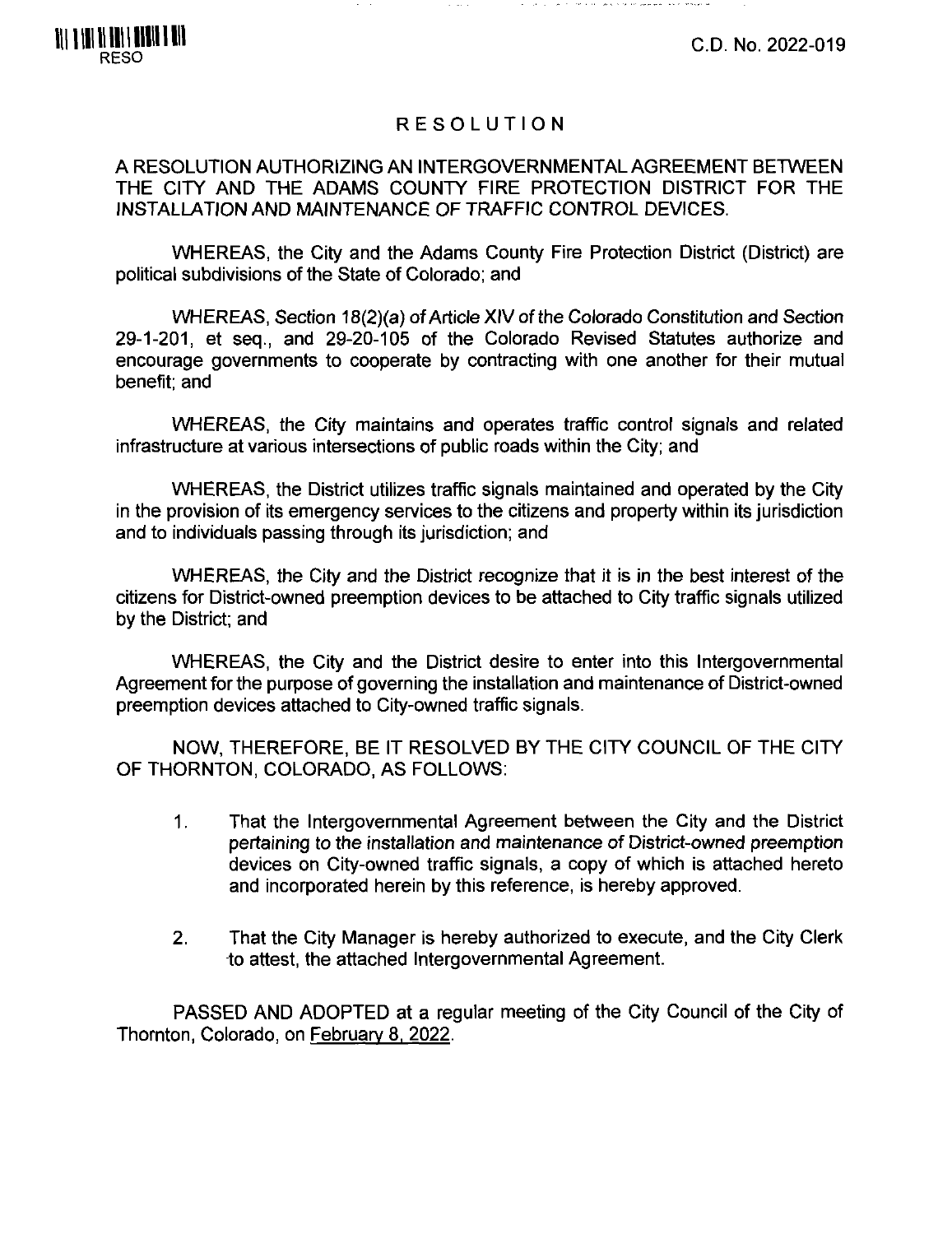# CITY OF THORNTON, COLORADO

*^LJI\*

. The second construction of the second constraints of the second constraint  $\epsilon$ 

Jan Ku ƙu**lm**ann, Mayor

ATTEST:

C

Kristen N. Rosenbaum, City Clerk

 $\langle \sigma \rangle$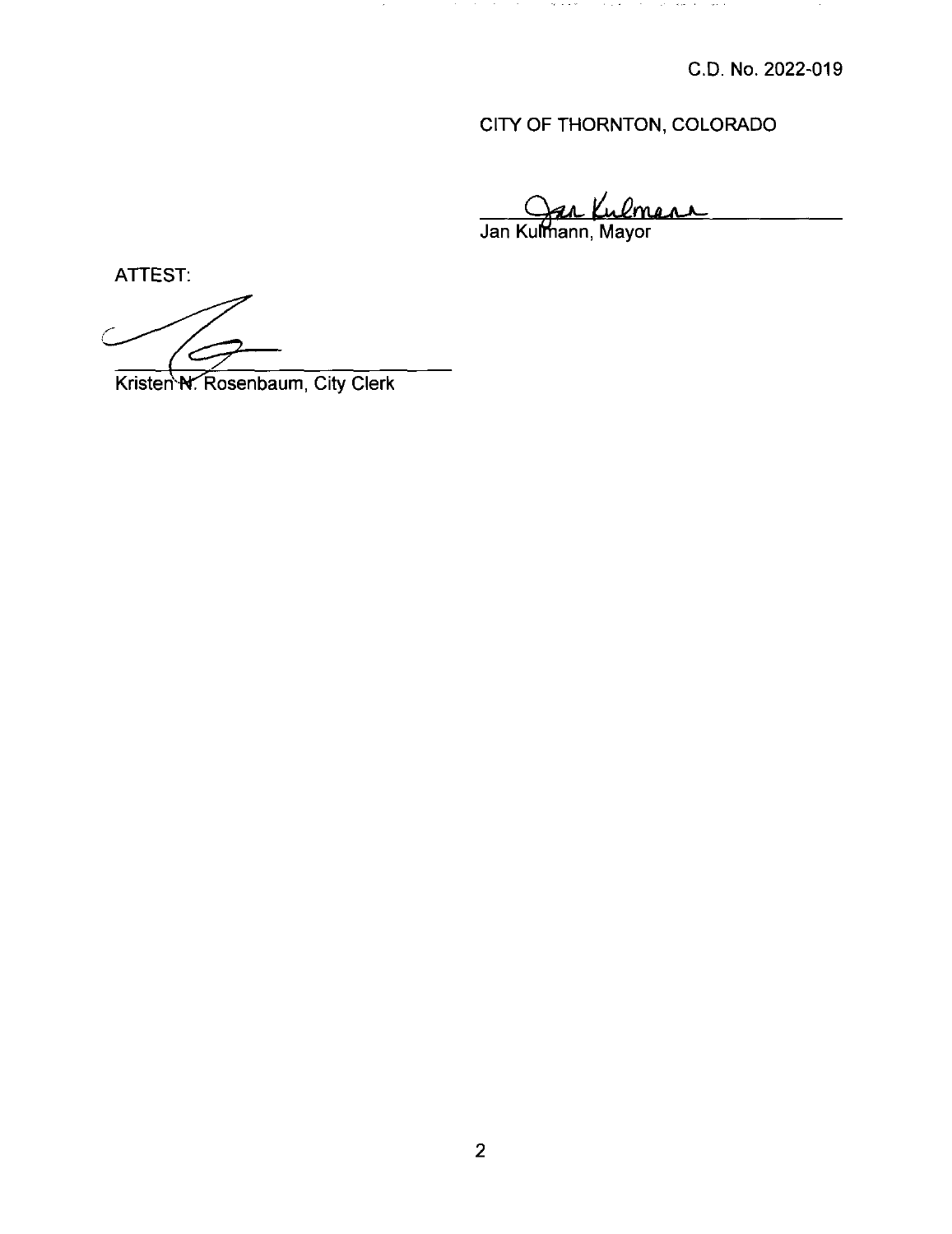This Intergovernmental Agreement for the Installation and Maintenance of Traffic Control Devices (the "Agreement") is entered into by and between City of Thornton, located at 9500 Civic Center Drive, Thornton, CO 80229 ("Thornton"), and the Adams County Fire Protection District (the "District"). Thornton and the District are referred to collectively as the "Parties" or individually as a "Party".

# **I. RECITALS**

WHEREAS, Section 18(2)(a) of Article XIV of the Colorado Constitution and Sections 29-1-201, et seq. and 29-20-105 of the Colorado Revised Statutes ("C.R.S.") authorize and encourage governments to cooperate by contracting with one another for their mutual benefit;

WHEREAS, Thornton is a home rule municipality, with all of the powers, authority, and privileges granted by Article XX of the Colorado Constitution and by any other law of this state together with such implied and incidental powers, authority, and privileges as may be reasonably necessary, proper, convenient, or useful to the exercise thereof. All such powers, authority, and privileges are subject to the restrictions and limitations provided for in Article XX of the Colorado Constitution and in any other law of this state.;

WHEREAS, the District is a political subdivision of the State and was organized pursuant to 32-1-101, C.R.S., et seq. to provide fire suppression, rescue, hazardous materials, emergency medical, and ambulance services (collectively, "Emergency Services") to the citizens and property within its jurisdiction, and to individuals passing through its jurisdiction;

WHEREAS, Thornton installs and maintains traffic control signals and related infrastructure at various intersections of public roads within Thornton;

WHEREAS, the District utilizes traffic signals maintained by Thornton in the provision of its Emergency Services and wishes to install and maintain GPS Preemption system devices at certain traffic signals maintained by Thornton for faster, safer emergency vehicle preemption;

WHEREAS, Thornton is willing to allow the District to install and maintain the GPS Preemption system devices at certain traffic signals maintained by Thornton upon the terms and conditions set forth in this Agreement.

NOW, THEREFORE, in consideration of the mutual promises contained in this Agreement, the Parties agree as follows;

# **II. AGREEMENT**

A. Installation and Maintenance of GPS Preemption System Devices. Thornton authorizes the District to install GPS Preemption system devices and any associated wire or other hardware or equipment (collectively, "Preemption Devices") at traffic signals maintained by Thornton as are mutually agreed upon by the District and Thornton. The District shall notify Thornton Traffic Engineering a minimum of 7 business days prior to the installation of Preemption Devices. The District shall be solely responsible for the cost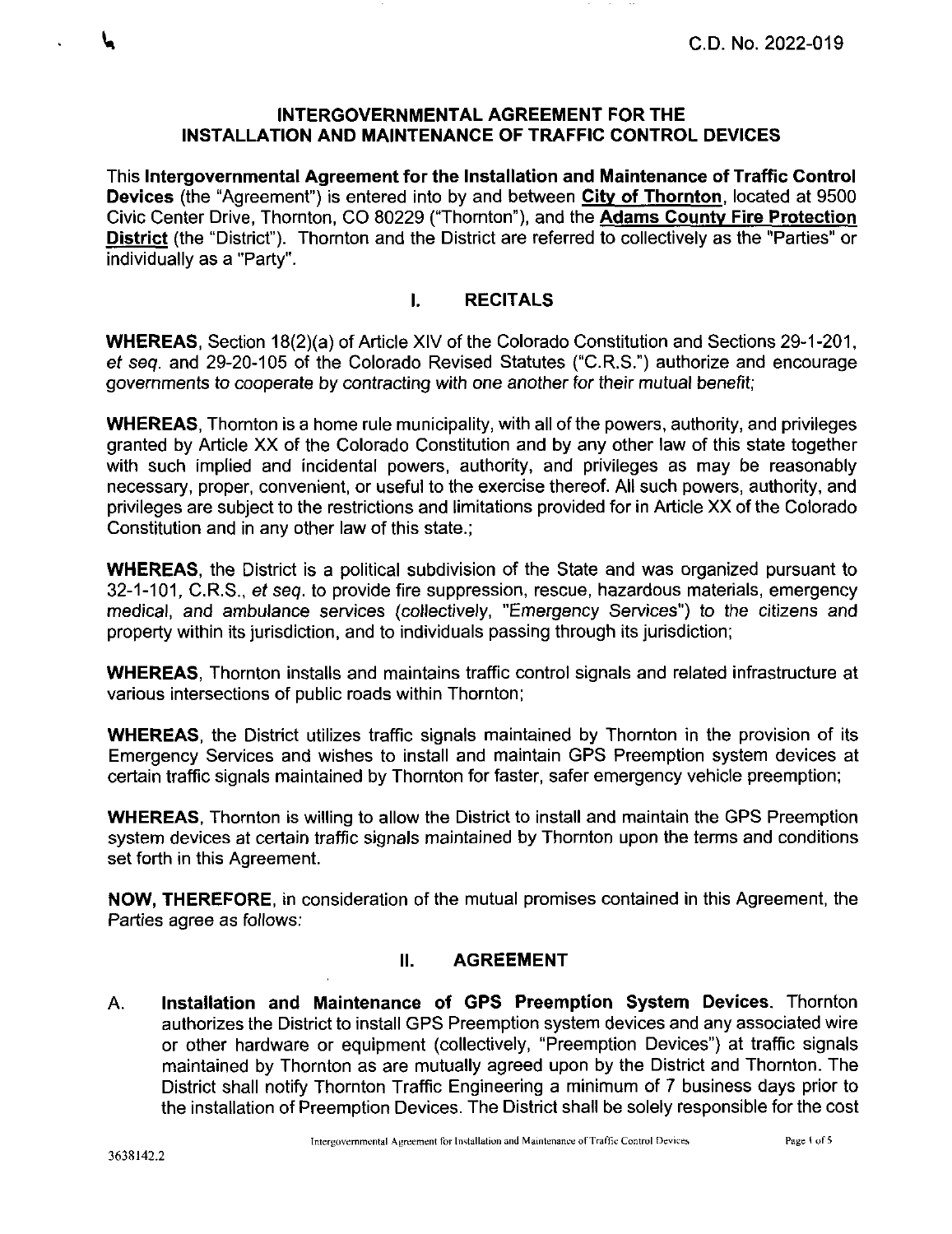of purchasing and installing the Preemption Devices. In general, the Preemption Devices shall be mounted on the traffic signal pole closest to the control box for the intersection and wiring shall be routed to the traffic signal cabinet. The installation of the Preemption Device and connection to the traffic signal cabinet shall be performed by a qualified contractor hired by the District. Maintenance of the Preemption Devices shall be performed by a qualified contractor hired by the District. An International Municipal Signal Association certified Traffic Signal Level II technician shall be on-site during the installation and maintenance of the Preemption Devices. The District shall be responsible for all costs associated with repairing, maintaining or replacing the Preemption Devices, provided that Thornton shall be responsible for any costs associated with repairing or replacing a Preemption Device that is damaged by Thornton or its employees, agents or contractors.

- B. System Security. The District shall, at its sole cost, purchase and maintain appropriate software to prevent unauthorized individuals or entities from accessing the District's GPS Preemption System or Thornton's traffic control system.
- C. Ownership. Notwithstanding the installation of the Preemption Devices on traffic signals maintained by Thornton, the District shall be the sole owner of the Preemption Devices.
- D. Record Retention. The Parties shall maintain records and documentation of the services provided under this Agreement, including fiscal records, and shall retain the records for a period of three (3) years from the date this Agreement is terminated. Said records and documents shall be subject at all reasonable times to inspection, review, or audit by authorized the District, or Thornton.
- E. Indemnification. The extent permitted by law, the District shall indemnify and hold harmless Thornton against any and all claims, damages, liability and court awards including costs, expenses, and attorney fees incurred as a result of any act or omission by District, or its employees or agents pursuant to the terms of this Agreement. By executing this Agreement containing this indemnity clause, the District does not waive the operation of any law concerning its ability to indemnify. The District shall maintain insurance in compliance with the Colorado Governmental Immunity Act during the term of this Agreement.
- F. Effective Date and Term. This Agreement is effective as of the date the last Party signs this Agreement, and shall continue in effect until terminated in accordance with its terms.

## **G. Termination.**

- 1. The Parties may at any time mutually agree in writing to terminate this Agreement.
- 2. Either Party may at any time terminate this Agreement upon 90 calendar days prior written notice to the other Party. Upon termination of this Agreement, the District, at its sole cost, shall remove the Preemption Devices from traffic signals maintained by Thornton. If the District fails to remove the Preemption Devices from traffic signals maintained by Thornton within 60 days of the termination date.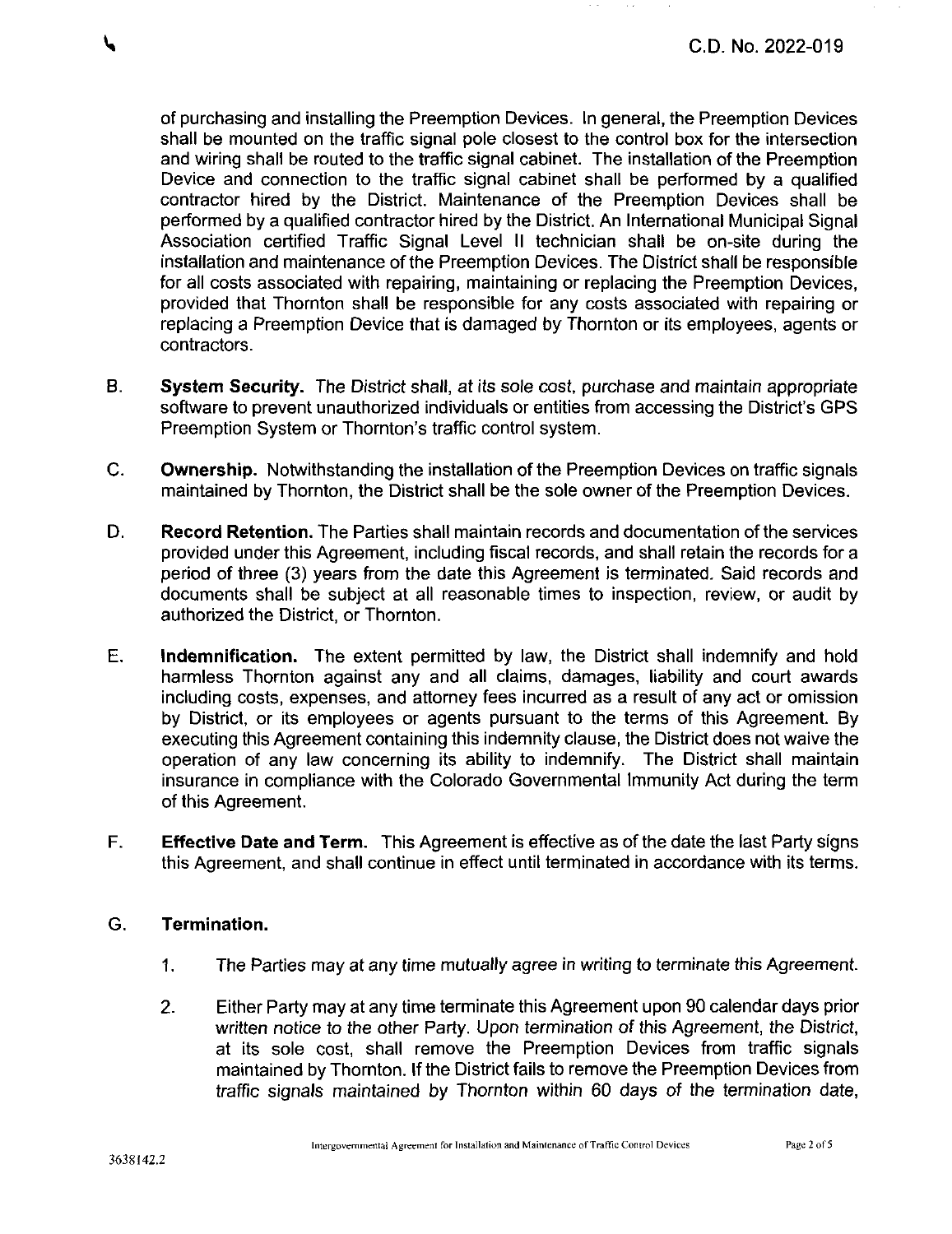Thornton may remove the Preemption Devices and shall be reimbursed by the District for the costs of said removal.

 $\sim 10^{10}$  and  $\sim 10^{10}$ 

- *H. Governmental Immunity. Nothing in this Agreement shall be construed as a waiver of the limitations on damages or any of the privileges, immunities, or defenses provided to, or enjoyed by, the Parties under federal or State law or pursuant to statute, including but not limited to the Colorado Governmental Immunity Act, § 24-10-101, C.R.S., et seq.*
- I. Notice. Any notice permitted or required by this Agreement shall be in writing and shall be hand-delivered or sent by certified or registered mail, postage prepaid, return receipt requested, to the following addresses. Notices are effective upon receipt.

#### **Thornton District**

| City of Thornton        | <b>Adams County Fire Protection District</b> |
|-------------------------|----------------------------------------------|
| Attn: Traffic Engineer  | Attn: Fire Chief                             |
| 12450 Washington Street | 8055 Washington Street                       |
| Thornton, CO 80241      | Denver, CO 80229                             |

#### **III. ADDITIONAL TERMS & CONDITIONS**

- A. Additional Documents or Actions. The Parties agree to execute any additional documents or take any additional action that is necessary to carry out this Agreement.
- B. Amendment, Integration. This Agreement may be amended only by a document signed by the Parties. Course of performance, no matter how long, shall not constitute an amendment to this Agreement. If any provision of this Agreement is held invalid or unenforceable, all other provisions shall continue in full force and effect.
- C. Assignability. Neither Party shall assign this Agreement without the prior written consent of the other Party. This Agreement is not intended to, and shall not, confer rights on any person or entity not named as a party to this Agreement.
- D. Governing Law; Jurisdiction and Venue. Colorado law governs this Agreement. Jurisdiction and venue shall lie exclusively in the Adams County District Court.
- E. Waiver. A waiver by either Party to this Agreement or a breach of any term or provision of this Agreement shall not operate or be construed as a waiver of any subsequent breach by either Party.
- F. Force Majeure. Neither Party shall be liable for any delay or failure to perform its obligations hereunder to the extent that such delay or failure is caused by a force or event beyond the control of such Party including, without limitation, war, pandemic, epidemic embargoes, strikes, governmental restrictions, riots, fires, floods, earthquakes, or other acts of God.
- G. Parties Interested Herein. This Agreement shall inure to the benefit of and be binding upon the Parties and their legal representatives and successors.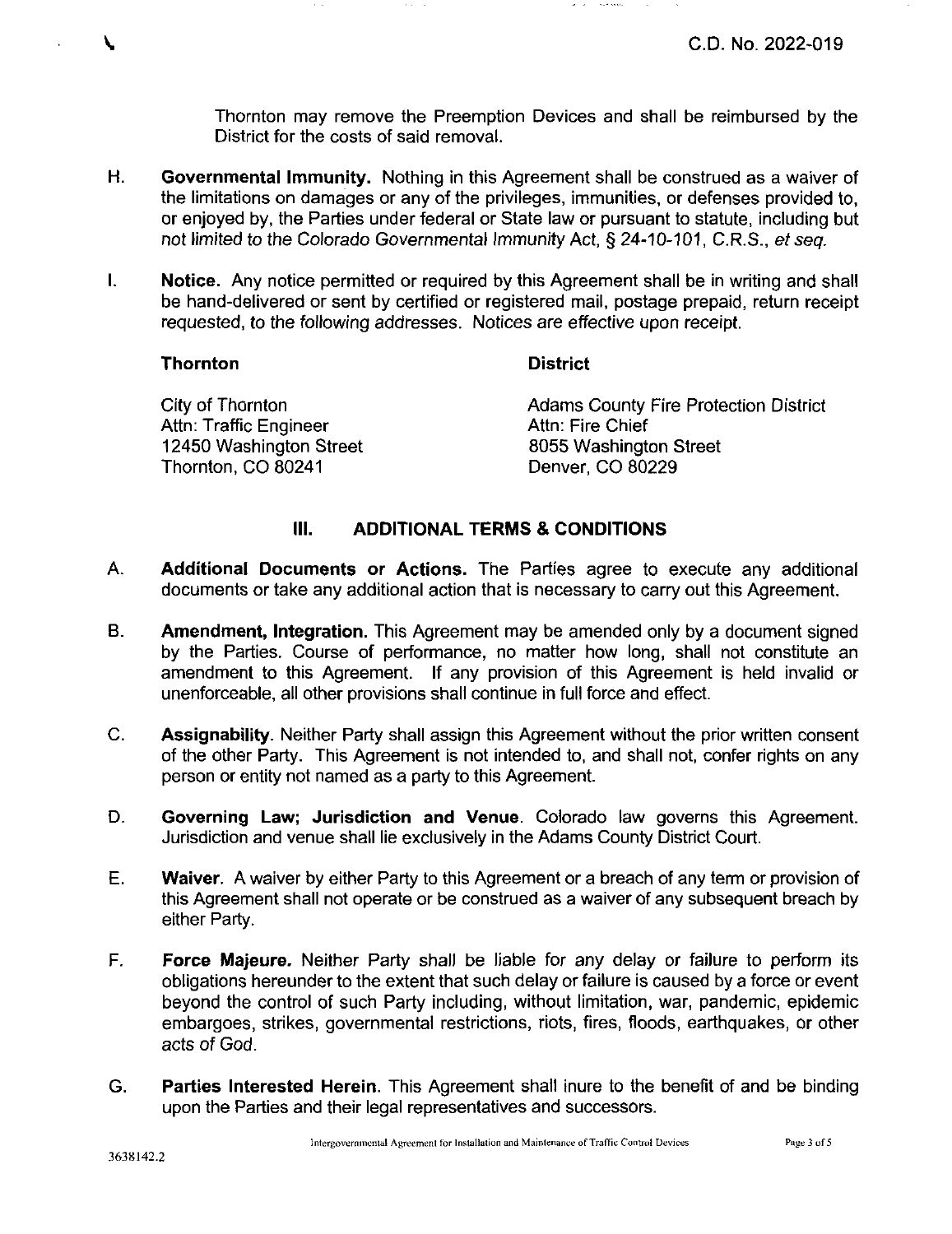- H. Severability. If any articie, section, paragraph, sentence, clause, or phrase of this Agreement is held to be unconstitutional or invalid for any reason, such holding shall not affect the validity, enforceability, or constitutionality of the remaining provisions of this Agreement. The Parties hereby declare that they would have accepted this Agreement and each part hereof irrespective of the fact that any one part is declared unconstitutional or invalid.
- $\mathbf{L}$ Electronic Signatures and Electronic Records. The Parties consent to the use of electronic signatures. This Agreement, and any other documents requiring a signature hereunder, may be signed electronically by the Parties in the manner specified by any applicable City regulation, rule, and/or ordinance. The Parties agree not to deny the legal effect or enforceability of the Agreement solely because it is in electronic form or because an electronic record was used in its formation. The Parties agree not to object to the admissibility of the Agreement in the form of an electronic record, or a paper copy of an electronic document, or a paper copy of a document bearing an electronic signature, on the ground that it is an electronic record or electronic signature or that it is not in its original form or is not an original.

IN WITNESS WHEREOF, the Parties have executed this Agreement.

ADAMS COUNTY FIRE PROTECTION DISTRICT, a political subdivision of the State of Colorado

 $\sigma$  , where  $\sigma$  ,

By: Marchese. Board President

Date:  $1/27$ 

**ATTESTED:**

Anthony Spano, Board Secretary